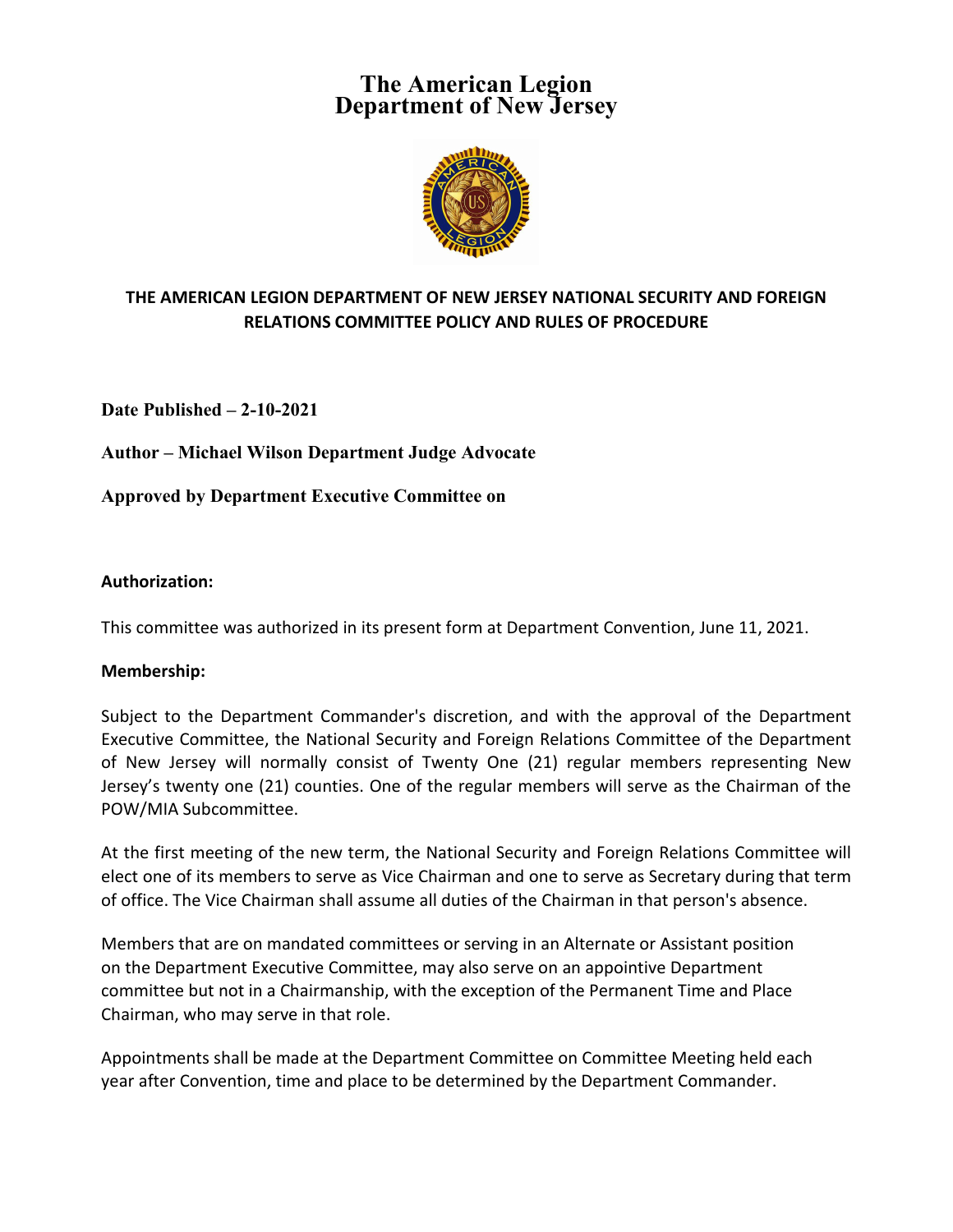## **Purpose:**

The purpose of the National Security and Foreign Relations Committee is to propagate an interest in and a furtherance of the principles of national security as advocated by The American Legion and to serve as a medium of disseminating and understanding of these principles through the Department and Posts of The American Legion and its affiliated associations.

## **Meetings:**

Necessary special meetings may be held at Department Headquarters, via telephone conference, or internet conference capability (provided all members can hear each member during proceedings).

## **Minutes:**

Written minutes of each meeting shall be recorded by the Secretary and shall constitute the Chairman's report to the Department Executive Committee or the delegates to the Department Convention and will be included in the next official proceeding of the meeting, conference or convention, thereby being made a permanent record for retention at the Department office. Minutes of any special meetings, adoption of motions or resolutions approved at any time occurring between Department meetings, conferences or convention shall be incorporated into the next official proceedings. Recommendations and/or resolutions must be presented in proper form to the Department Executive Committee or delegates at the Department Convention.

## **Transacting Business:**

The committee may transact business by mail, telephone, e-mail, and other technologies including, but not limited to, Skype, Facetime, conference calls, and webinar/video chat, provided all members see/hear all votes made. If an e-mail vote is implemented, each response must be forwarded to all members of the Committee. If standard mail, the voting shall be considered closed at the end of seven (7) business days provided a majority of members of the committee have returned to the Chairman their votes by that time, or it shall be considered closed at anytime prior thereto and when all the members have returned their votes. Other technical votes include a telephone conference or web conference provided each member can see and/or hear each other members' votes. In the event one-third (1/3) members of the committee objects in writing, the matter shall not be decided and will be considered as the first order of business at the next regular meeting or special meeting and the Chairman shall notify the committee of the action taken.

## **Chairman:**

The Chairman shall call and conduct all meetings of the committee and shall strive to conduct them in an orderly manner to reflect the judgment of the majority of the committee members.

The Chairman shall accumulate all information which may be considered pertinent to the committee's areas of responsibility and shall disseminate this information to all members of the committee on a timely basis. With committee approval, the Chairman will also disseminate selected information to the Department Commander, the Department Executive Committee and/or the New Jersey Legionnaire.